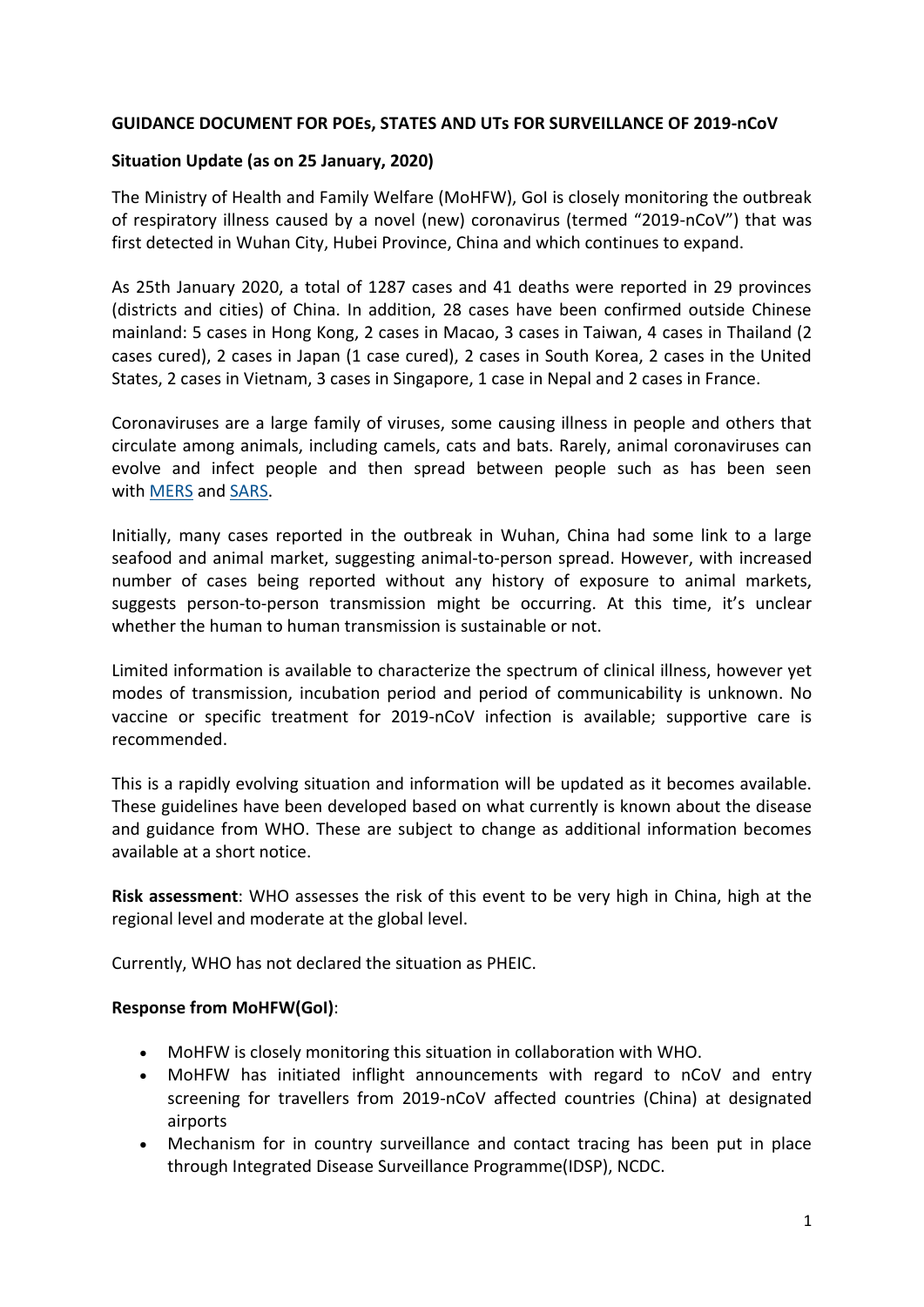- Advisories for travellers visiting China and arriving from China have been issued.
- Public health preparedness including diagnostics, hospital preparedness, IPC, response, logistics is being constantly reviewed.
- Risk Communication has been initiated and signages have been displayed at PoEs.

**Scope of the guidance:** It is mainly targeted towards health personnel involved in entry screening at Points of Entries (designated Airports) and in community surveillance through the mechanism of IDSP.

### **Objectives of the guidance:**

- *To establish system for screening of travellers from 2019 nCoV affected countries (China) at Points of Entries*:
	- $\circ$  In flight announcement and filling of Self declaration form in the flight (Annexure 1)
	- o Suspect case of 2019nCoV based on WHO case definition (identified during screening at APHO) will be referred to designated Hospital and information shared with CSU IDSP/NCDC immediately  $(Annexure 6)$ .
	- $\circ$  Close contacts of the suspect case (co passengers seated in the same row, 3 rows in front and 3 rows behind along with some of the cabin crew)  $-$ Information be shared as per interim guidelines ( $page$ no. 5) in the format (Annexure 2)
	- o List of passengers who have history of close contact (as per self declaration form)will be shared to IH Division and State/District for in-country surveillance by IDSP on daily basis.
- *To establish In country/ community surveillance* through the Integrated Disease Surveillance Programme network(IDSP)
	- o SSU/DSU will receive line list / emails of Passengers under observation, coming from 2019-nCoV affected countries\* from APHO, Office of Emergency Medical Relief, MEA or CSU and information collected in Format A & B. (Annexure 3 & 4)
	- o Health Status of these passengers to be shared with CSU in Format C (**Annexure 5**) as per SoPs (**Page no. 3**).
	- o Passengers who have history of close contact will be followed by IDSP officials on daily basis.
	- $\circ$  Close contacts of the suspect case Information be shared as per interim guidelines in the format (Annexure 2)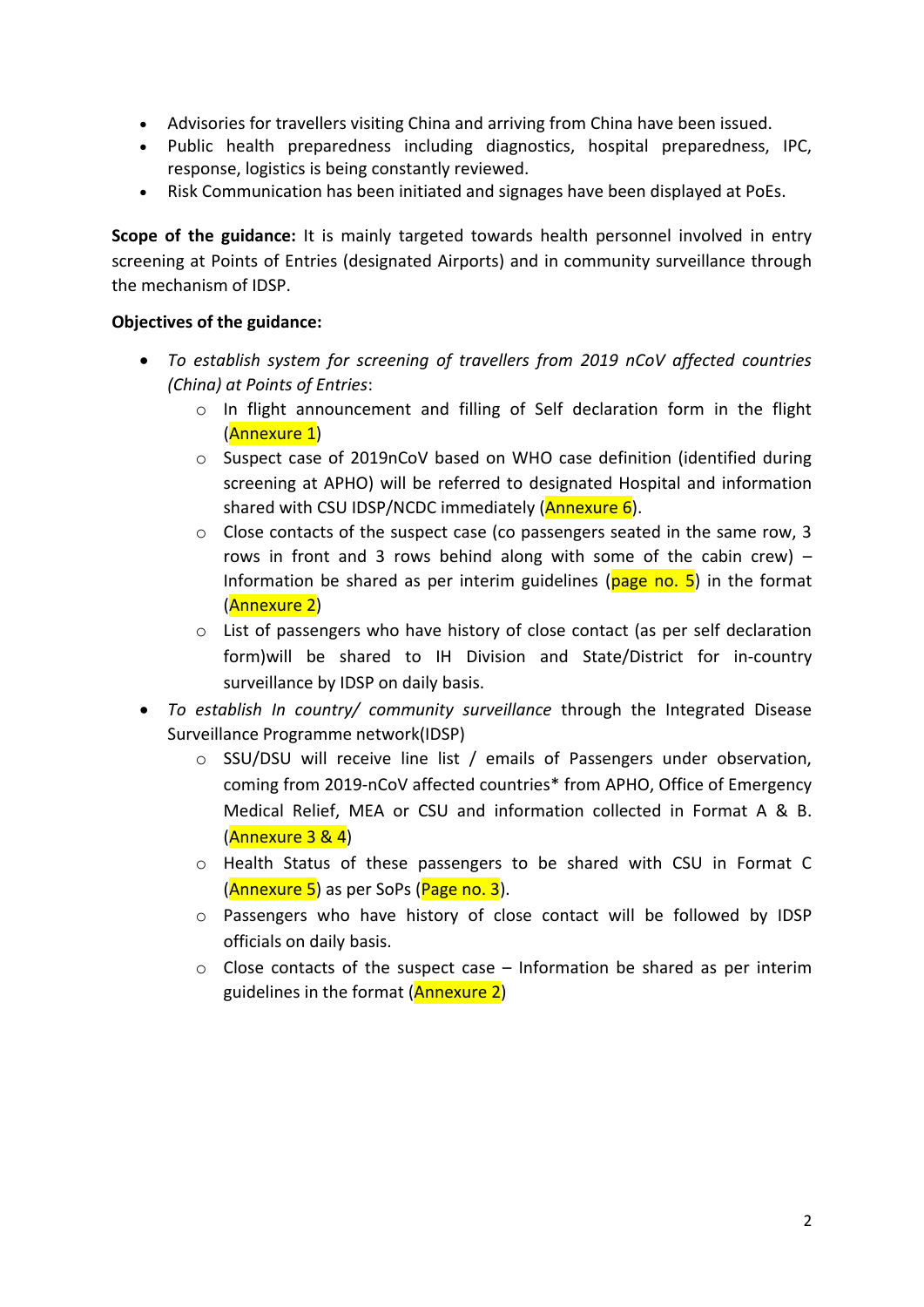# **PROTOCOL FOR SENDING DAILY HEALTH STATUS OF PASSENGERS UNDER OBSERVATION**

## **SOPs for SSOs**

- 1) SSU will receive line list / emails of Passengers under observation, coming from 2019-nCoV affected countries\* from APHO, Office of Emergency Medical Relief, MEA or CSU.
- 2) SSU will share the line list / mails with DSUs immediately and Ensure immediate tracing of Passengers under observation by DSUs.
- 3) Information regarding any passenger who travels to another State will be immediately notified to the concerned State Health authority and comment shared in Format C.
- 4) SSU will receive complete investigation details in enclosed Format A from DSU as soon as possible on the same day.
- 5) SSU will ensure daily follow up of Passengers under observation for 28 days starting from date of last exposure/arrival.
- 6) SSU to compile the line list of all Passengers under observation daily, updating daily health status of Travelers / Suspects in enclosed Format B and share daily report of health status of Passengers under observation with CSU / EMR daily (Format C).
- 7) If any passenger is not traceable initially or during any duration while being followed up should be immediately notified to CSU.

All SSUs will keep themselves updated by routinely checking WHO and NCDC website on 2019-nCoV. Any guidelines shared by MoHFW on 2019-nCoV will be disseminated to concerned State/District authorities.

# **SOPs for DSU**

- 1) Receive line list/ email of Passengers under observation from SSU/CSU/APHO.
- 2) Immediately trace the Passengers under observation and begin investigation and fill the enclosed format A. On first visit, passenger is to be provided a mask to be put on immediately in case symptoms such as fever and cough develop.
- 3) Passenger will be provided following advice during first visit by Health care provider:
	- a. You will also receive daily calls/visit from health department to ask your health status for the day, kindly cooperate with them.
	- b. You are requested to self-monitor for development of symptoms suggestive of 2019 nCoV i.e. Fever and Cough for 28 days from the date of arrival from 2019-nCoV affected countries\*.
	- c. In case you initiation of symptoms (fever and cough), put on the mask immediately, restrict your outdoor movement and contact 24 hours helpline number 011- 23978046. The Call operator will tell you whom to contact further. In the meanwhile, keep yourself isolated in your house/room.
- 4) DSU has to ensure daily follow up of Passengers under observation for 28 days starting from date of possible exposure/arrival. Passengers will also be counseled for self-reporting of illness suggestive of 2019-nCoV.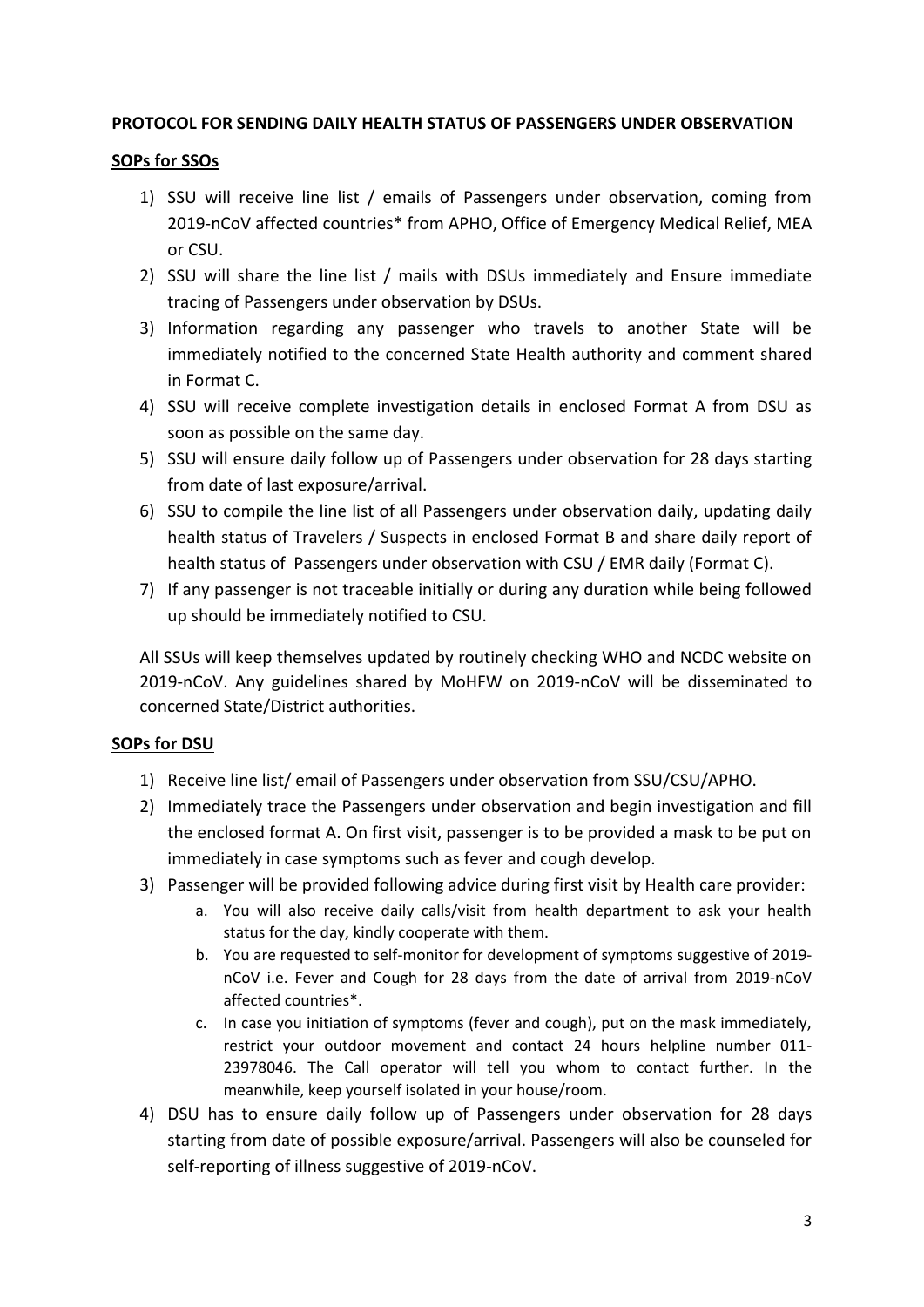- 5) Information regarding any passenger who travels to another District will be immediately notified to the concerned District Health authority and SSU.
- 6) In case, Passengers under observation develop symptoms suggestive of ARI/ILI, S/he has to be shifted to identified health facility with isolation unit (as transmission pattern of the virus is still unclear).Laboratory guidelines will be shared soon.
- 7) Daily follow up of Passengers under observation to be continued for 28 days starting from the date of last exposure/departure.
- 8) If any passenger is not traceable initially or during any duration while being followed up should be immediately notified to SSU/CSU.
- 9) Daily health status to be shared with SSU every day by 12:00 PM.

\*Currently China only.

Advisory:

- 1. Format C to be sent positively every day to [idsp-npo@nic.in](mailto:idsp-npo@nic.in)by 12:00 pm including 'Nil' report.
- 2. The passenger has to be observed from 28 days from the day of possible exposure/arrival to India.
- **3. In case passenger develop any symptom, s/he will be requested to wear amask. Health care provider will arrange for the transfer of such patient from home to isolation facility. During the procedure, standard infection control practice for eg. wearing mask and hand washing should be performed by Health care providers.**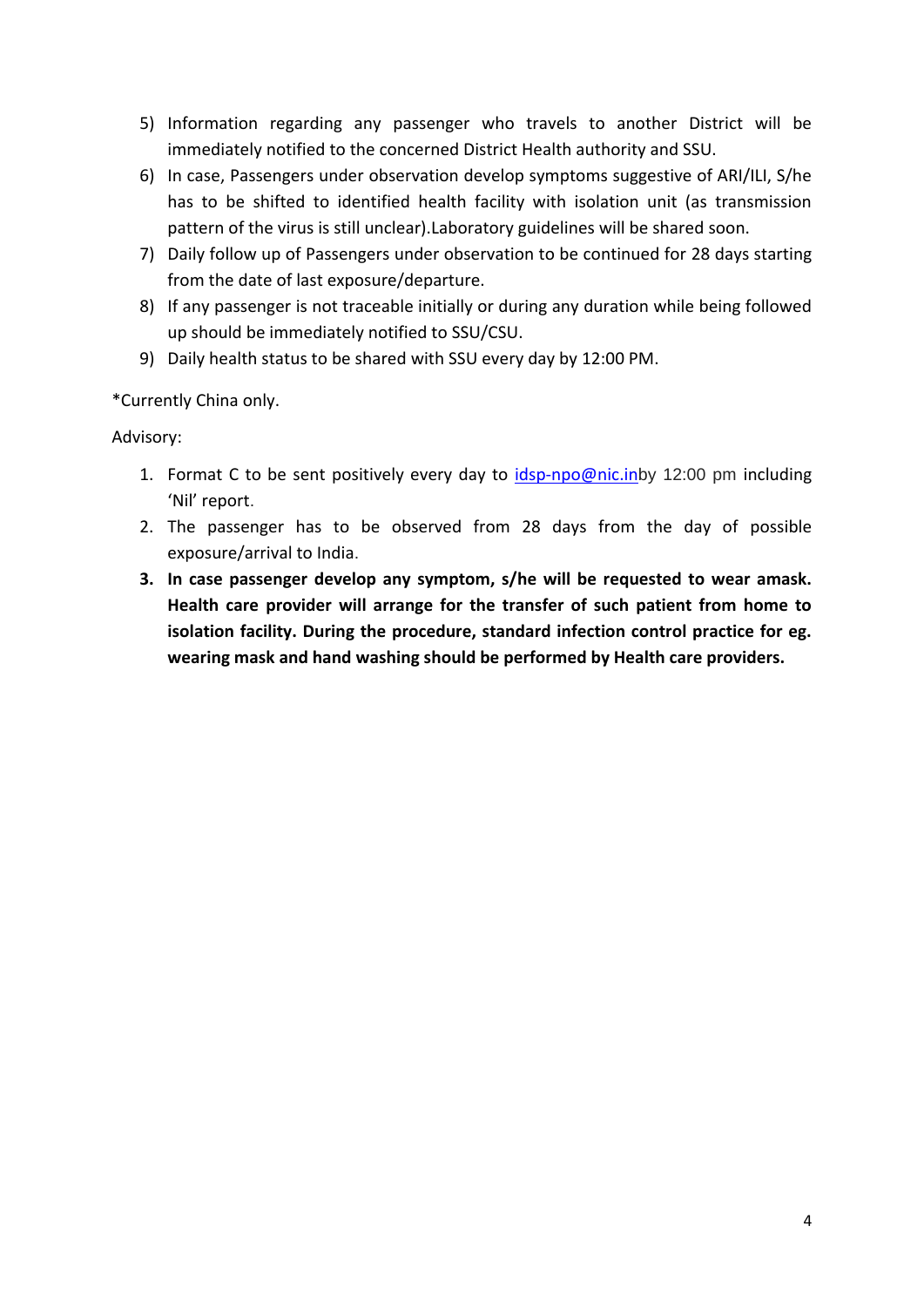## **Interim Guidelines for community based Tracing and Management of Contacts for 2019- nCoV Case**

### **Contact tracing: the process**

Contact tracing is the process of identifying, assessing, and managing people who have been exposed to a disease to prevent onward transmission. People who may have been exposed to 2019-nCoV are to be followed for 28 days from the date of the probable last exposure/arrival from 2019-nCoV affected countries.

Any person who has had contact with a patient under investigation/treatment for suspected, probable or confirmed case of 2019-nCoV (refer WHO case definition) should be carefully monitored for the appearance of symptoms of 2019-nCoV.

### **Contact is defined as:**

Anyone who provided care for the suspect or confirmed case, including a health care worker or family member, or who had other similarly close physical contact;

Anyone who stayed at the same place (e.g. lived with, visited) while the suspect or confirmed case was symptomatic.

Note: This should include health workers (including those involved in cleaning, waste management, laboratory technicians, healthcare workers, etc.)

If symptoms of 2019-nCoV appear within the first 28 days following the contact, the individual should be considered a probable case and reported through IDSP network to NCDC.

### **Community based Contact Tracing Implementation Guidelines**

- 1. As soon as the single event (identification of suspect or confirmed case) is detected, contact tracing must be aggressively implemented (preferably to be completed within 48 hours).
- 2. The contact tracing shall preferably be done by visiting the local residence of the contact(s) by a Health Personnel. Other methods of communication like telephone may be used in certain circumstances or for follow-up.
- 3. On meeting the 'contact person' the visiting Health Personnel should introduce him (her) self, explain the purpose of contact tracing and should collect data in the prescribed format (Annex).
- 4. Contact tracing must include identification of extended social networks and travel history of cases during the 28 days after onset of illness.
- 5. Contacts of confirmed cases should be traced and monitored for at least 28 days after the last exposure to the case patient for evidence of 2019-nCoV symptoms as per case definition.
- 6. Information about contacts can be obtained from: a. Patient, his/her family members, persons at patient's workplace or school associates, or b. others with knowledge about the patient's recent activities and travels.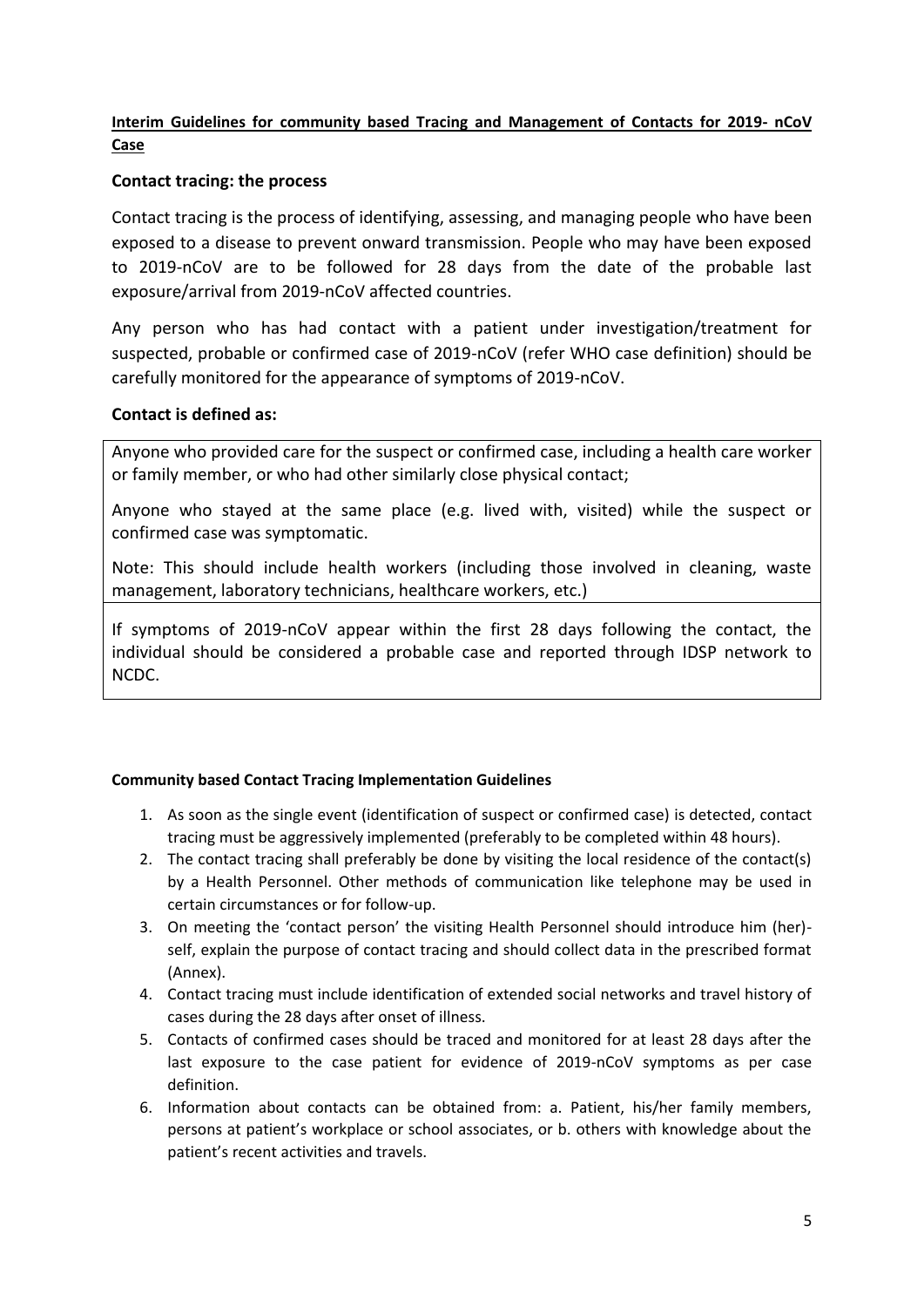7. Case wise Line-listing (Performa enclosed at Annex) of all exposed contacts shall be maintained with the following information: a. demographic information, b. date of last exposure or date of contact with the case patient, c. date of onset of fever orother symptoms developed, if any.

### **Advisory for Symptomatic contacts:**

Refer persons with fever and cough and history of contact with a confirmed case within last 28 days for:

- 1. Isolation for strict infection control
- 2. Collection and transportation of sample for laboratory testing at designated lab.
- 3. Appropriate medical care for management of patient.

Depending on the severity of illness, acceptability, and availability of hospital beds, ill contacts may be isolated at a health-care facility or at home while awaiting test-results. However, once confirmed by laboratory, such cases must be managed in a designated health facility.

### **Advisory for Asymptomatic Contacts:**

- Remain at home (home quarantine) for at least 28 days after the last exposure with the case.
- Initiate self-health monitoring for the development of fever or cough within 28 days after the last exposure to the case patient and maintain a list of contacts on daily basis.
- If above described symptoms develop, person must put on the mask, self-isolate him in the home and inform the identified Local Health Official/District CMO/DSO by telephone and further management must be done at a designated health facility.
- Active monitoring (e.g. daily visits or telephone calls) for 28 days after the last exposure shall be done by the identified Local Health Officials.

### **Health and safety precautions for the contact tracing official:**

- Maintain a distance of at least 2 meter (as advised by WHO\*) from the contact.
- Personal protective equipment (PPE) is not needed for Contact Follow-up Teams and should not be worn. However, masks should be worn by the contact tracing team.
- Maintain standard infection prevention and control measures and hand washing should be performed.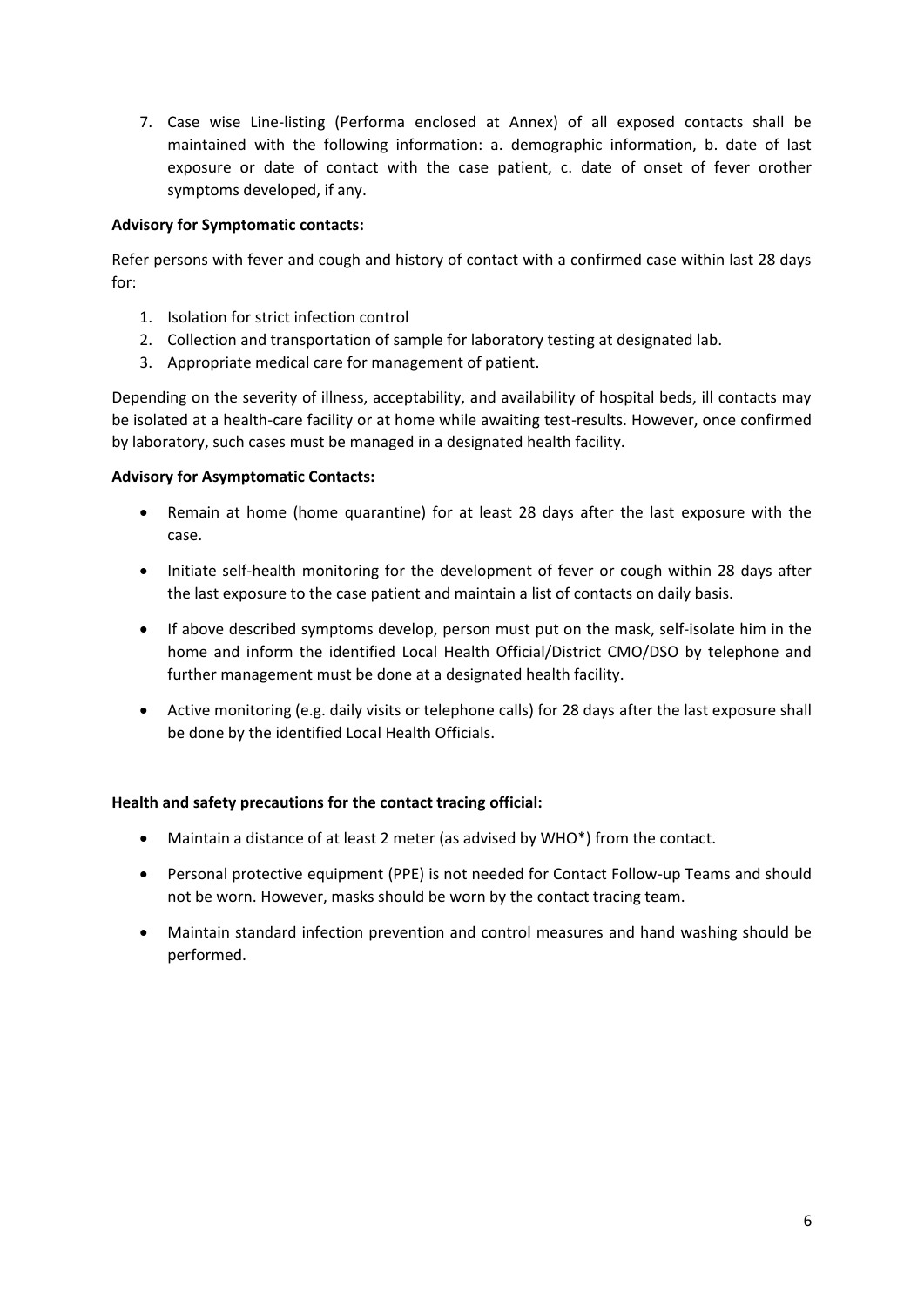### **ANNEXURE 1 – SELF DECLARATION FORM**



#### **Ministry of Health and Family Welfare Government of India**

### **SELF REPORTING FORM**

### **FOR ALL TRAVELLERS ARRIVING from 2019-nCoV affected countries\* (TO BE PRESENTED AT THE IMMIGRATION COUNTER)**

All persons coming to India from 2019-nCoV affected countries are required to fill-up this proforma. You are requested to provide the following information to safeguard your own health.

### **Personal Information Contact Address in India for Indian Nationals:**

|                       | Name of the<br>passenger     |               |  |
|-----------------------|------------------------------|---------------|--|
|                       | Seat No.                     | 3. Flight No. |  |
|                       | Passport No.                 |               |  |
| $\tilde{\phantom{a}}$ | Date of Arrival              |               |  |
| 6                     | Port of origin of<br>Journey |               |  |
|                       | Port of final<br>destination |               |  |

|                | <b>House Number</b>     |
|----------------|-------------------------|
| $\overline{2}$ | Street/Village          |
| 3              | Tehsil                  |
| $\overline{4}$ | District/ City          |
| 5              | State                   |
| 6              | Pin                     |
| $\overline{7}$ | <b>Residence Number</b> |
| 8              | Mobile Number           |
| 9              | E mail ID               |

### **(PART-A)**

I) During your visit to China, what all cities did you visit?

II) Have you visited Wuhan city in Hubei province, China in last 14 days? Yes/ No

If yes, period and duration

### III) In the Last 14 days during your visit, did you<sup>#</sup>:

- a. Visit any sea food/animal food market? Yes / No
- b. Come in close contact of any person suffering from Fever and cough? Yes / No
- c. Visit any health facility in China? Yes / No

IV) Are you suffering from any of the following symptoms\*\*

| $\bullet$ | Fever | Yes | No |
|-----------|-------|-----|----|
| $\bullet$ | Cough | Yes | No |

Respiratory distress Yes No

### Signature of the passenger

### \*CHINA

# If answer to any of the above questions is "yes", Consider them as close contact.

\*\*If answer to any of the above questions is "yes", please present yourself to the Airport Health counter for preliminary screening.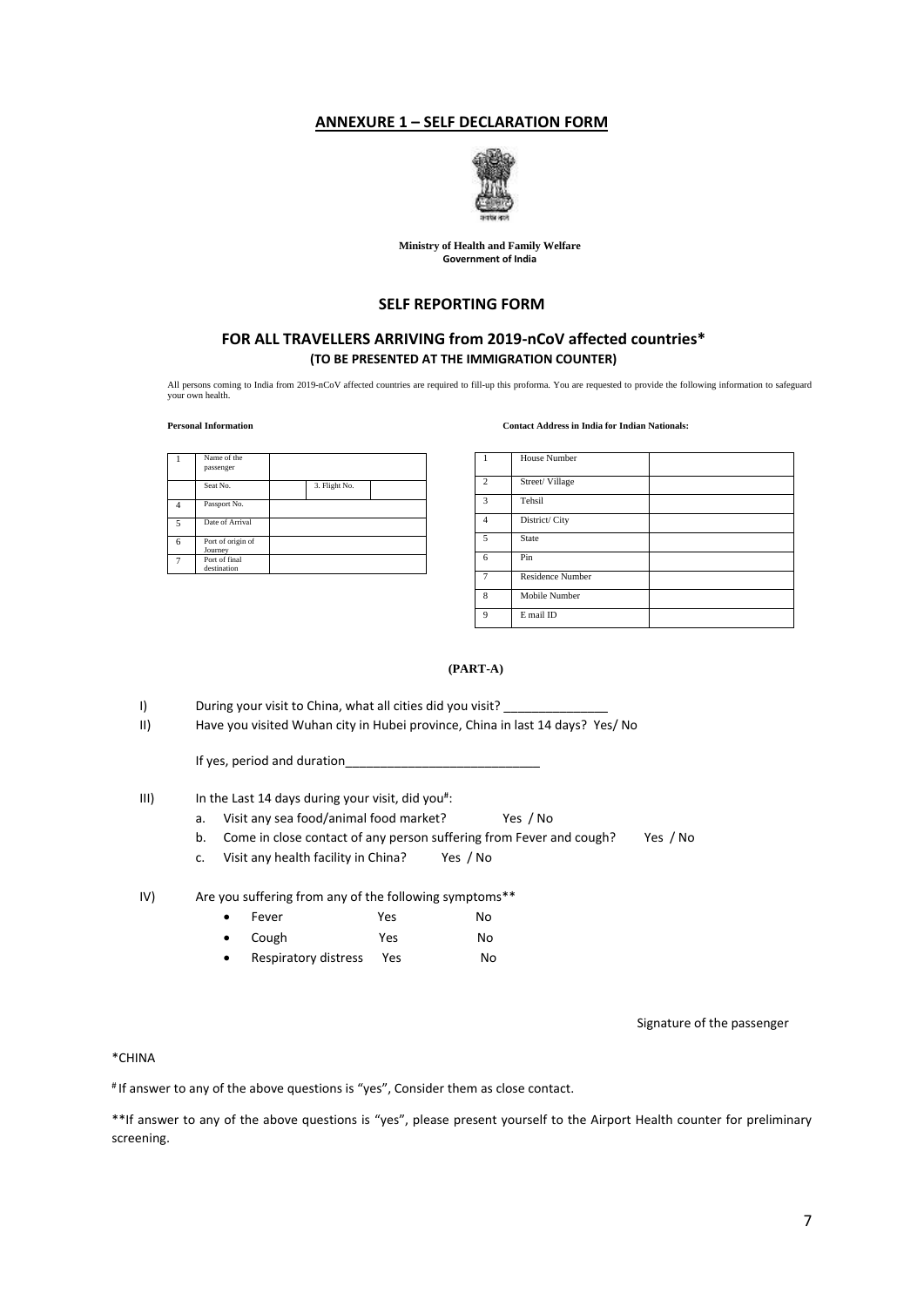*In case you develop symptoms such as fever and cough within 28 days of leaving this airport, restrict your outdoor movement and contact MoHFW's24 hours helpline number 011-23978046. Call operator will tell you whom to contact further. In the meanwhile, keep yourself isolated in your house/room.*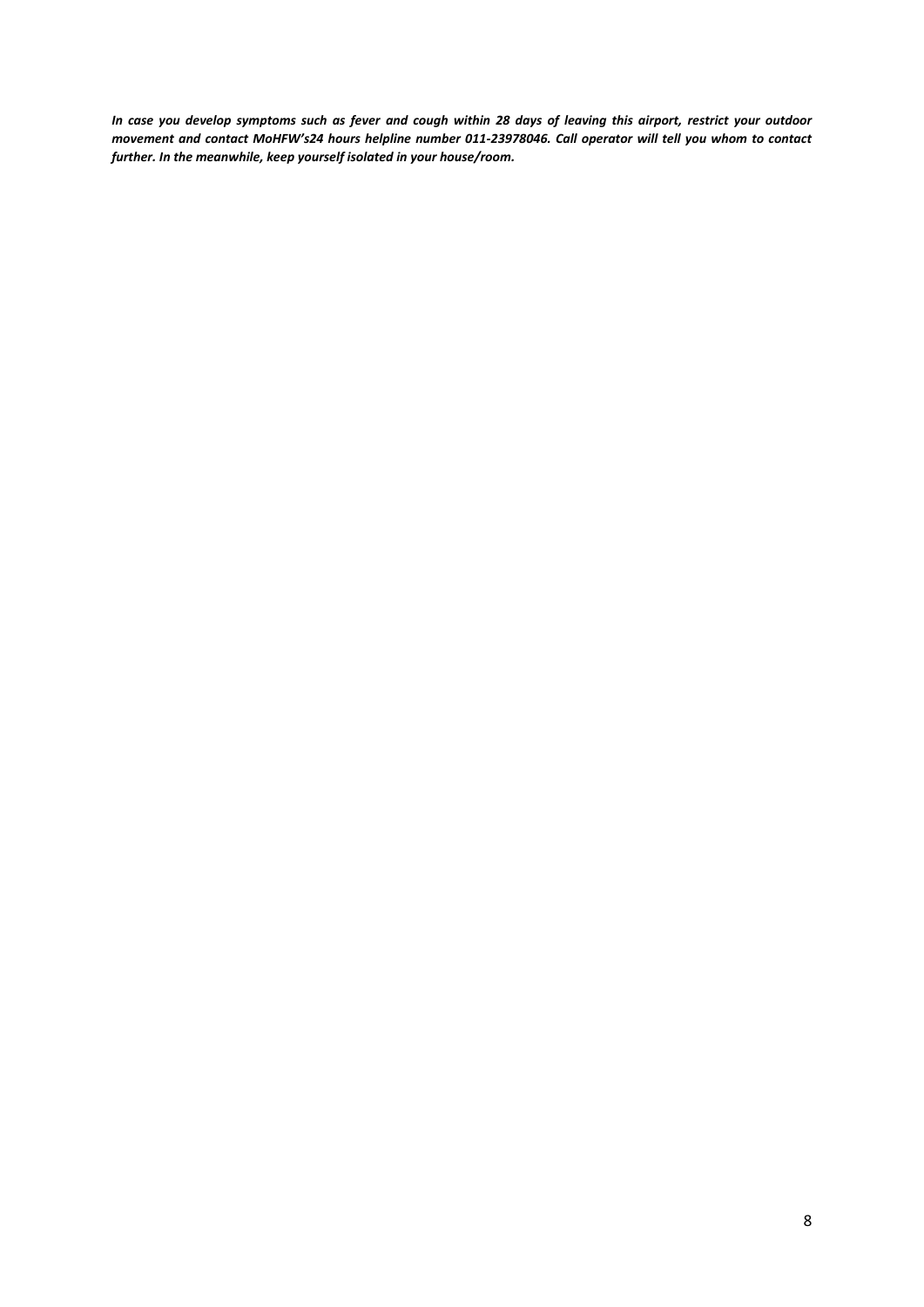# **ANNEXURE 2 – Format For Case-Wise Contact Listing And Follow – Up**

|                        |      |              |       |          |          | <b>Case Information</b>           |    |                |                                                                                                                                       |    |          |                   |  |                       |  |               |          |                       |  |                      |  |  |  |       |  |          |
|------------------------|------|--------------|-------|----------|----------|-----------------------------------|----|----------------|---------------------------------------------------------------------------------------------------------------------------------------|----|----------|-------------------|--|-----------------------|--|---------------|----------|-----------------------|--|----------------------|--|--|--|-------|--|----------|
| Name                   |      | Age<br>(yrs) |       | Sex(M/F) |          | <b>Address</b>                    |    |                |                                                                                                                                       |    | District |                   |  | Date of Symptom Onset |  |               |          | Any other information |  |                      |  |  |  |       |  |          |
|                        |      |              |       |          |          |                                   |    |                |                                                                                                                                       |    |          |                   |  |                       |  |               |          |                       |  |                      |  |  |  |       |  |          |
|                        |      |              |       |          |          |                                   |    |                |                                                                                                                                       |    |          |                   |  |                       |  |               |          |                       |  |                      |  |  |  |       |  |          |
|                        |      |              |       |          |          |                                   |    |                |                                                                                                                                       |    |          |                   |  |                       |  |               |          |                       |  |                      |  |  |  |       |  |          |
|                        |      |              |       |          |          |                                   |    |                |                                                                                                                                       |    |          |                   |  |                       |  |               |          |                       |  |                      |  |  |  |       |  |          |
|                        |      |              |       |          |          | Contact Information and follow up |    |                |                                                                                                                                       |    |          |                   |  |                       |  |               |          |                       |  |                      |  |  |  |       |  |          |
| S. No. Date of Contact | Name | Age          | Sex   | Address  | District | <b>Phone Number</b>               |    |                | Day of follow - up (Put a 'X' if the contact has no symptom and put a ' $\sqrt{ }$ ' if the contact has one of the following symptoms |    |          |                   |  |                       |  |               |          |                       |  |                      |  |  |  |       |  |          |
|                        |      | (yrs)        | (M/F) |          |          |                                   |    |                |                                                                                                                                       |    |          |                   |  |                       |  | listed below) |          |                       |  |                      |  |  |  |       |  |          |
|                        |      |              |       |          |          |                                   | 11 | $\overline{2}$ | $\mathbf{R}$<br>$\Lambda$                                                                                                             | -5 | -61      | $\mathbf{q}$<br>8 |  | 10 11 12              |  | 13 14         | 15<br>16 | 17                    |  | 18 19 20 21 22 23 24 |  |  |  | 25 26 |  | 27<br>28 |
|                        |      |              |       |          |          |                                   |    |                |                                                                                                                                       |    |          |                   |  |                       |  |               |          |                       |  |                      |  |  |  |       |  |          |
|                        |      |              |       |          |          |                                   |    |                |                                                                                                                                       |    |          |                   |  |                       |  |               |          |                       |  |                      |  |  |  |       |  |          |
|                        |      |              |       |          |          |                                   |    |                |                                                                                                                                       |    |          |                   |  |                       |  |               |          |                       |  |                      |  |  |  |       |  |          |
|                        |      |              |       |          |          |                                   |    |                |                                                                                                                                       |    |          |                   |  |                       |  |               |          |                       |  |                      |  |  |  |       |  |          |
|                        |      |              |       |          |          |                                   |    |                |                                                                                                                                       |    |          |                   |  |                       |  |               |          |                       |  |                      |  |  |  |       |  |          |
|                        |      |              |       |          |          |                                   |    |                |                                                                                                                                       |    |          |                   |  |                       |  |               |          |                       |  |                      |  |  |  |       |  |          |
|                        |      |              |       |          |          |                                   |    |                |                                                                                                                                       |    |          |                   |  |                       |  |               |          |                       |  |                      |  |  |  |       |  |          |
|                        |      |              |       |          |          |                                   |    |                |                                                                                                                                       |    |          |                   |  |                       |  |               |          |                       |  |                      |  |  |  |       |  |          |
|                        |      |              |       |          |          |                                   |    |                |                                                                                                                                       |    |          |                   |  |                       |  |               |          |                       |  |                      |  |  |  |       |  |          |
|                        |      |              |       |          |          |                                   |    |                |                                                                                                                                       |    |          |                   |  |                       |  |               |          |                       |  |                      |  |  |  |       |  |          |
|                        |      |              |       |          |          |                                   |    |                |                                                                                                                                       |    |          |                   |  |                       |  |               |          |                       |  |                      |  |  |  |       |  |          |
|                        |      |              |       |          |          |                                   |    |                |                                                                                                                                       |    |          |                   |  |                       |  |               |          |                       |  |                      |  |  |  |       |  |          |
|                        |      |              |       |          |          |                                   |    |                |                                                                                                                                       |    |          |                   |  |                       |  |               |          |                       |  |                      |  |  |  |       |  |          |
|                        |      |              |       |          |          |                                   |    |                |                                                                                                                                       |    |          |                   |  |                       |  |               |          |                       |  |                      |  |  |  |       |  |          |
|                        |      |              |       |          |          |                                   |    |                |                                                                                                                                       |    |          |                   |  |                       |  |               |          |                       |  |                      |  |  |  |       |  |          |
|                        |      |              |       |          |          |                                   |    |                |                                                                                                                                       |    |          |                   |  |                       |  |               |          |                       |  |                      |  |  |  |       |  |          |
|                        |      |              |       |          |          |                                   |    |                |                                                                                                                                       |    |          |                   |  |                       |  |               |          |                       |  |                      |  |  |  |       |  |          |
|                        |      |              |       |          |          |                                   |    |                |                                                                                                                                       |    |          |                   |  |                       |  |               |          |                       |  |                      |  |  |  |       |  |          |
|                        |      |              |       |          |          |                                   |    |                |                                                                                                                                       |    |          |                   |  |                       |  |               |          |                       |  |                      |  |  |  |       |  |          |
|                        |      |              |       |          |          |                                   |    |                |                                                                                                                                       |    |          |                   |  |                       |  |               |          |                       |  |                      |  |  |  |       |  |          |
|                        |      |              |       |          |          |                                   |    |                |                                                                                                                                       |    |          |                   |  |                       |  |               |          |                       |  |                      |  |  |  |       |  |          |
|                        |      |              |       |          |          |                                   |    |                |                                                                                                                                       |    |          |                   |  |                       |  |               |          |                       |  |                      |  |  |  |       |  |          |
|                        |      |              |       |          |          |                                   |    |                |                                                                                                                                       |    |          |                   |  |                       |  |               |          |                       |  |                      |  |  |  |       |  |          |
|                        |      |              |       |          |          |                                   |    |                |                                                                                                                                       |    |          |                   |  |                       |  |               |          |                       |  |                      |  |  |  |       |  |          |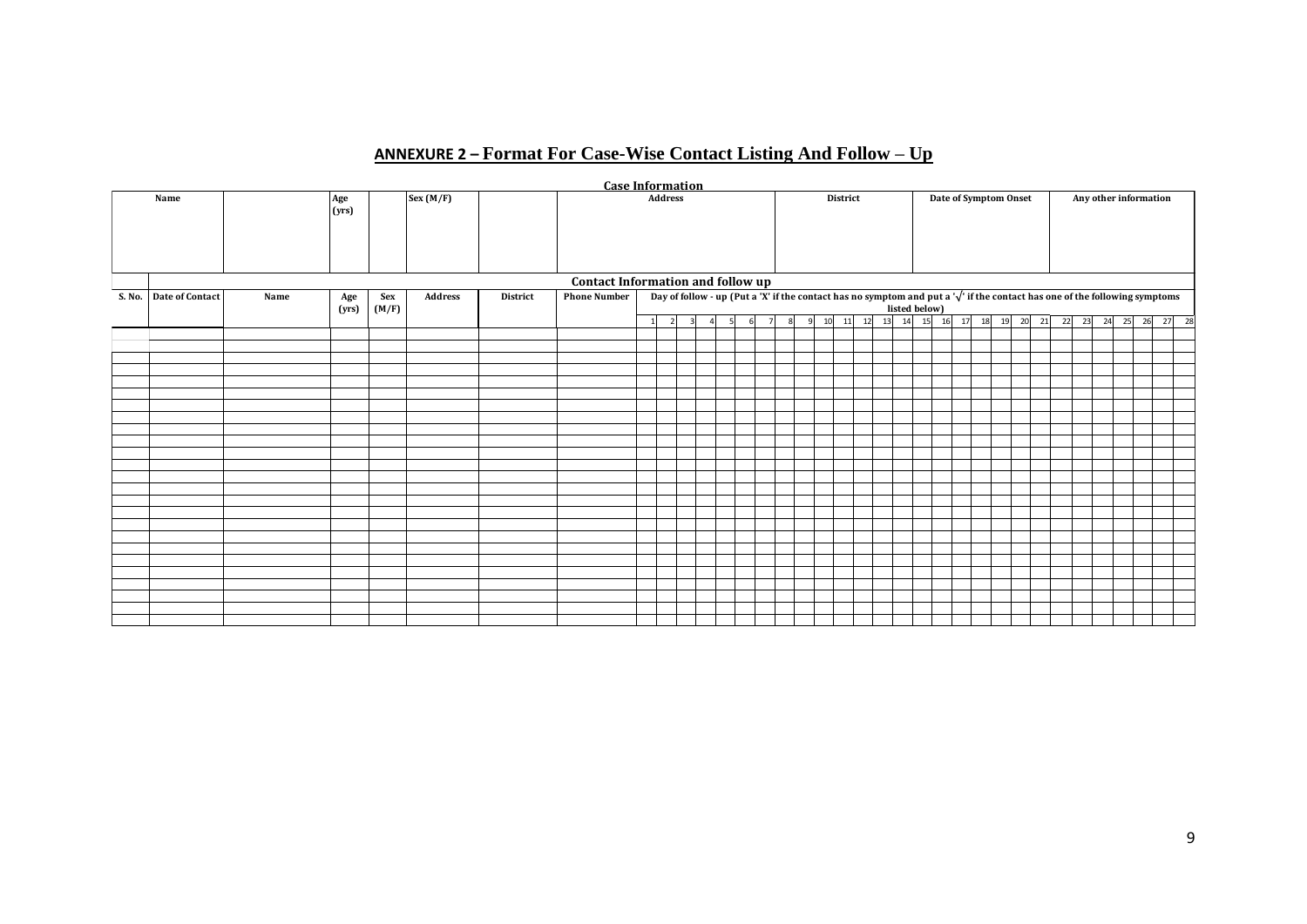# **Format A - for surveillance of Passenger for 2019-nCoV (To be filled by District Surveillance Unit and send to SSU daily)**

| Full Name:    |                                                  |              |       |          |             |              |       |
|---------------|--------------------------------------------------|--------------|-------|----------|-------------|--------------|-------|
| Age in years: |                                                  |              |       |          |             |              |       |
| Gender:       |                                                  |              |       |          |             |              |       |
|               | Passport number:                                 |              |       |          |             |              |       |
|               | <b>Complete Address</b>                          |              |       |          |             |              |       |
|               | (For Indian passport holders)                    |              |       |          |             |              |       |
|               | Place of Stay during visit to India              |              |       |          |             |              |       |
|               | (For International tourists)                     |              |       |          |             |              |       |
| India)        | Landline number with STD code (In                |              |       |          |             |              |       |
|               | Mobile number (In India)                         |              |       |          |             |              |       |
|               | Countries visited in last 14 days                |              |       |          |             |              |       |
|               | Date of <b>arrival</b> from 2019-nCoV            |              |       |          |             |              |       |
|               | affected country to India<br>Passenger History:  |              |       |          |             |              |       |
|               |                                                  |              |       |          |             |              |       |
|               | Clinical details: write 'N' for No & 'Y' for Yes |              |       |          |             |              |       |
| Day           | <b>Date</b>                                      | <b>Fever</b> | Cough | Day      | <b>Date</b> | <b>Fever</b> | Cough |
| 1             |                                                  |              |       | 15       |             |              |       |
| 2             |                                                  |              |       | 16       |             |              |       |
| 3             |                                                  |              |       | 17       |             |              |       |
| 4<br>5        |                                                  |              |       | 18<br>19 |             |              |       |
| 6             |                                                  |              |       | 20       |             |              |       |
| 7             |                                                  |              |       | 21       |             |              |       |
| 8             |                                                  |              |       | 22       |             |              |       |
| 9             |                                                  |              |       | 23       |             |              |       |
| 10            |                                                  |              |       | 24       |             |              |       |
| 11            |                                                  |              |       | 25       |             |              |       |
| 12            |                                                  |              |       | 26       |             |              |       |
| 13            |                                                  |              |       | 27       |             |              |       |
| 14            |                                                  |              |       | 28       |             |              |       |

Filled by…………………………..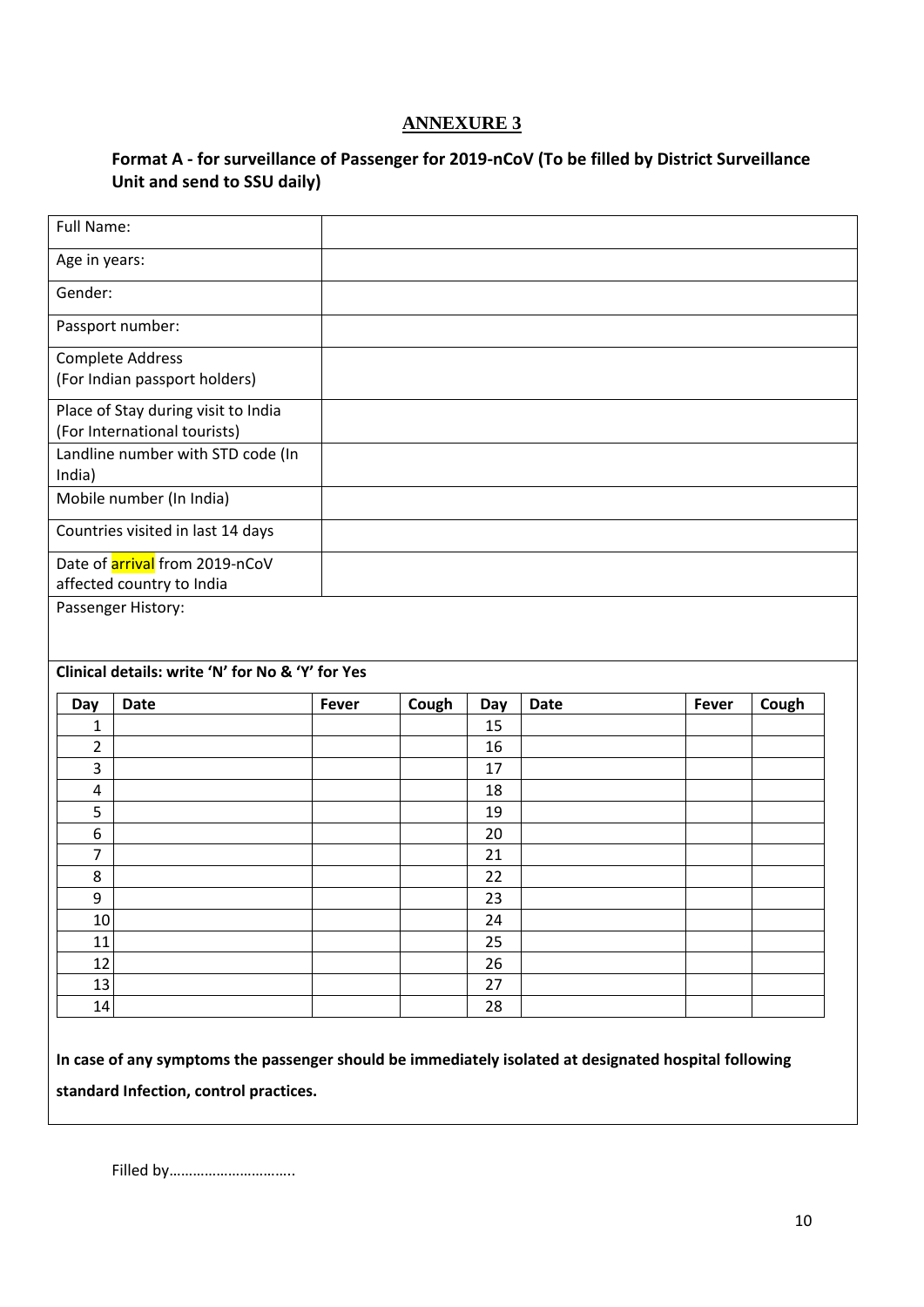### **Format B (Linelist of Format A from all DSU to be updated on daily basis by SSU)**

### **NAME OF State:**

|        |      |     |        |                |       |                 |                            |                                                     | LINELIST FORMAT FOR REPORTING OF DAILY HEALTH STATUS OF PASSENGERS UNDER OBSERVATION |                             |                             |                 |
|--------|------|-----|--------|----------------|-------|-----------------|----------------------------|-----------------------------------------------------|--------------------------------------------------------------------------------------|-----------------------------|-----------------------------|-----------------|
| SI.No. | Name | Age | Gender | <b>Address</b> | Phone | <b>District</b> | <b>Country of</b><br>visit | Date of<br>departure<br>from<br>affected<br>country | Date of receipt<br>of information                                                    | Observation<br>started from | Today's<br>Health<br>status | <b>Comments</b> |
|        |      |     |        |                |       |                 |                            |                                                     |                                                                                      |                             |                             |                 |
|        |      |     |        |                |       |                 |                            |                                                     |                                                                                      |                             |                             |                 |
|        |      |     |        |                |       |                 |                            |                                                     |                                                                                      |                             |                             |                 |
|        |      |     |        |                |       |                 |                            |                                                     |                                                                                      |                             |                             |                 |

- ➢ New passengers enrolled for observation:
- ➢ Cumulative number of Passengers under observation:
- ➢ No. of passengers who have completed 28 days observation period: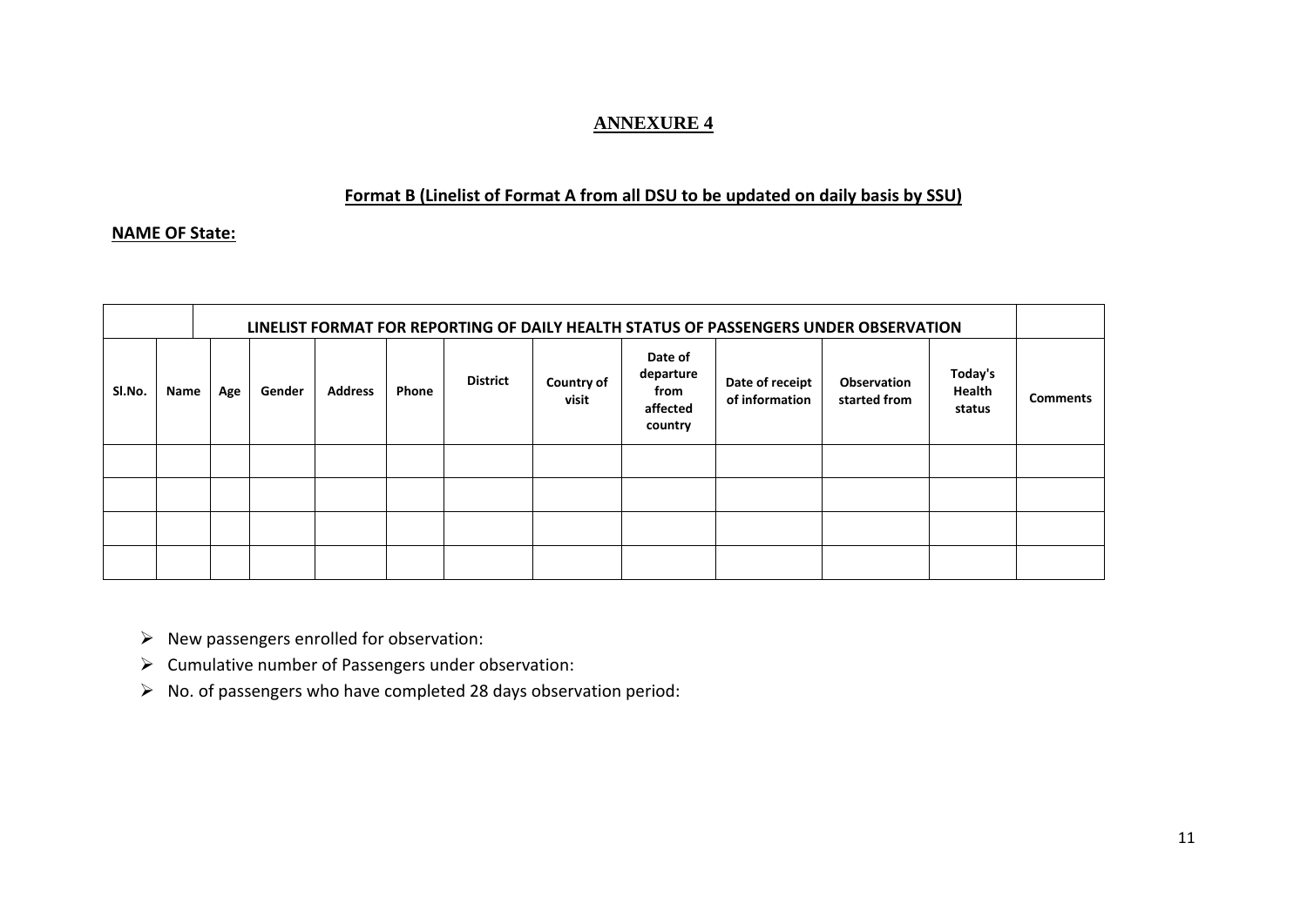## **FORMAT FOR DAILY REPORTING OF HEALTH STATUS OF PASSENGERS ARRIVING FROM 2019-nCoV AFFECTED COUNTRY.**

**Date:……………………**

**Time:…………………..**

| S.<br>No.      | <b>State</b>      | <b>New</b><br>passengers<br>enrolled for | <b>Cumulative</b><br>number of<br>Passengers | No. of<br>passengers<br>who have              | <b>Number of</b><br>passengers<br>found | <b>Comments</b> |
|----------------|-------------------|------------------------------------------|----------------------------------------------|-----------------------------------------------|-----------------------------------------|-----------------|
|                |                   | observation                              | under<br>observation                         | completed<br>28 days<br>observation<br>period | symptomatic<br>& referred               |                 |
| $\mathbf{1}$   | A&N Island        |                                          |                                              |                                               |                                         |                 |
| $\overline{2}$ | Andhra Pradesh    |                                          |                                              |                                               |                                         |                 |
| 3              | Arunachal Pradesh |                                          |                                              |                                               |                                         |                 |
| $\overline{4}$ | Assam             |                                          |                                              |                                               |                                         |                 |
| 5              | <b>Bihar</b>      |                                          |                                              |                                               |                                         |                 |
| $\sqrt{6}$     | Chandigarh        |                                          |                                              |                                               |                                         |                 |
| $\tau$         | Chhattisgarh      |                                          |                                              |                                               |                                         |                 |
| 8              | D N Haveli        |                                          |                                              |                                               |                                         |                 |
| 9              | Daman & Diu       |                                          |                                              |                                               |                                         |                 |
| 10             | Delhi             |                                          |                                              |                                               |                                         |                 |
| 11             | Goa               |                                          |                                              |                                               |                                         |                 |
| 12             | Gujarat           |                                          |                                              |                                               |                                         |                 |
| 13             | Haryana           |                                          |                                              |                                               |                                         |                 |
| 14             | Himachal Pradesh  |                                          |                                              |                                               |                                         |                 |
| 15             | Jammu & Kashmir   |                                          |                                              |                                               |                                         |                 |
| 16             | Jharkhand         |                                          |                                              |                                               |                                         |                 |
| 17             | Karnataka         |                                          |                                              |                                               |                                         |                 |
| 18             | Kerala            |                                          |                                              |                                               |                                         |                 |
| 19             | Lakshadweep       |                                          |                                              |                                               |                                         |                 |
| 20             | Madhya Pradesh    |                                          |                                              |                                               |                                         |                 |
| 21             | Maharashtra       |                                          |                                              |                                               |                                         |                 |
| 22             | Manipur           |                                          |                                              |                                               |                                         |                 |
| 23             | Meghalaya         |                                          |                                              |                                               |                                         |                 |
| 24             | Mizoram           |                                          |                                              |                                               |                                         |                 |
| $25\,$         | Nagaland          |                                          |                                              |                                               |                                         |                 |
| 26             | Odisha            |                                          |                                              |                                               |                                         |                 |
| $27\,$         | Puducherry        |                                          |                                              |                                               |                                         |                 |
| $28\,$         | Punjab            |                                          |                                              |                                               |                                         |                 |
| $29\,$         | Rajasthan         |                                          |                                              |                                               |                                         |                 |
| 30             | Sikkim            |                                          |                                              |                                               |                                         |                 |
| 31             | Tamil Nadu        |                                          |                                              |                                               |                                         |                 |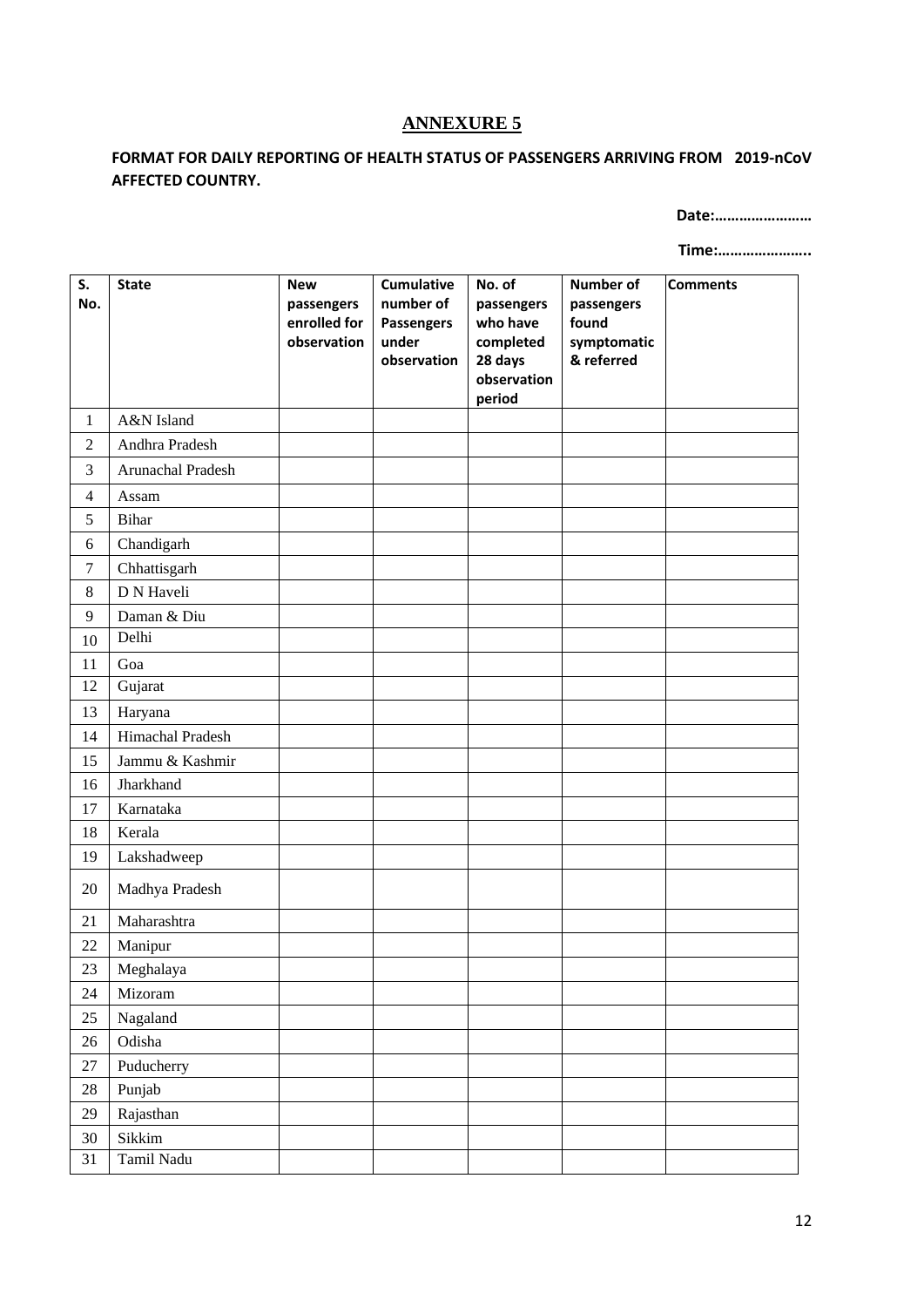| 32 | Telangana            |  |  |  |
|----|----------------------|--|--|--|
| 33 | Tripura              |  |  |  |
| 34 | <b>Uttar Pradesh</b> |  |  |  |
| 35 | Uttarakhand          |  |  |  |
| 36 | West Bengal          |  |  |  |
|    | <b>TOTAL</b>         |  |  |  |